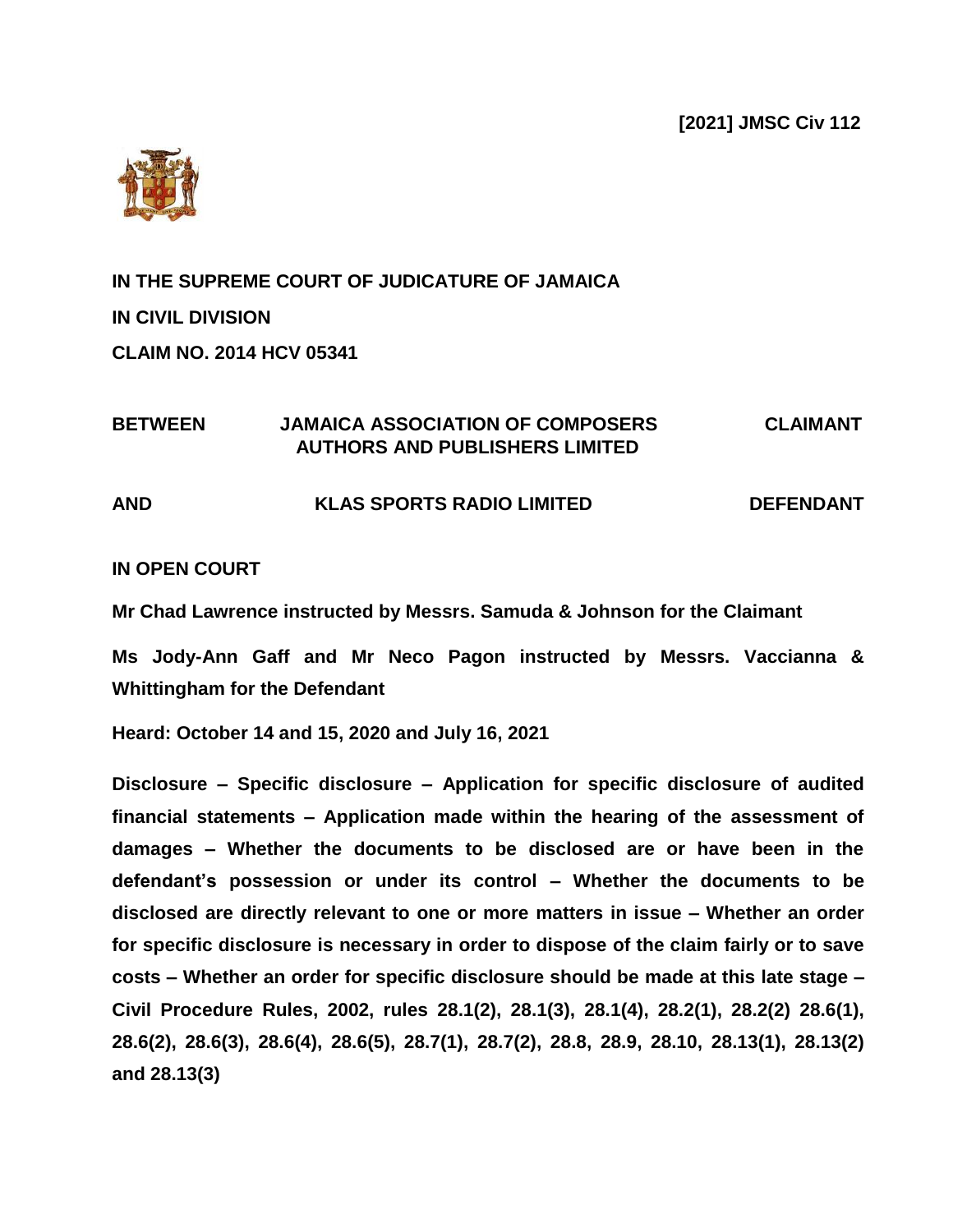### **A. NEMBHARD J**

### **INTRODUCTION**

- **[1]** This matter concerns an application by the Claimant, Jamaica Association of Composers Authors and Publishers Limited ("JACAP"), for an order for specific disclosure of the Audited Financial Statements of the Defendant, KLAS Sports Radio Limited ("KLAS"), for the period 2015-2020.
- **[2]** The gravamen of JACAP's complaint is that KLAS has failed to comply with its request for disclosure of the latter's Audited Financial Statements for the period 2015-2020 ("the Audited Financial Statements"). JACAP asserts that the Audited Financial Statements are crucial for the computation of the damages owed by KLAS for the period 2015-2020 and are directly relevant to the issues to be determined by the Court.

### **BACKGROUND**

- **[3]** The application for specific disclosure is made against the background that JACAP is a copyright licensing body and that, pursuant to reciprocal agreements and agency agreements with local and international performance rights societies and musical publishers, it has the sole and/or exclusive rights in Jamaica to broadcast or license the broadcast of and to transmit or authorize the transmission of, the musical works within its repertoire by radio, television or otherwise.
- **[4]** KLAS is a company responsible for the operation of the national radio broadcast station, KLAS-ESPN Sports FM 89.
- **[5]** On or about 1 September 2009, KLAS broadcasted and/or transmitted and/or authorized the transmission and/or retransmission, via its radio programmes, musical works which are the property of JACAP and/ or for which JACAP is the sole and/or exclusive licensee of the public performance rights in Jamaica.
- **[6]** By way of its Claim Form, filed on 6 November 2014, JACAP seeks, inter alia, the following order: -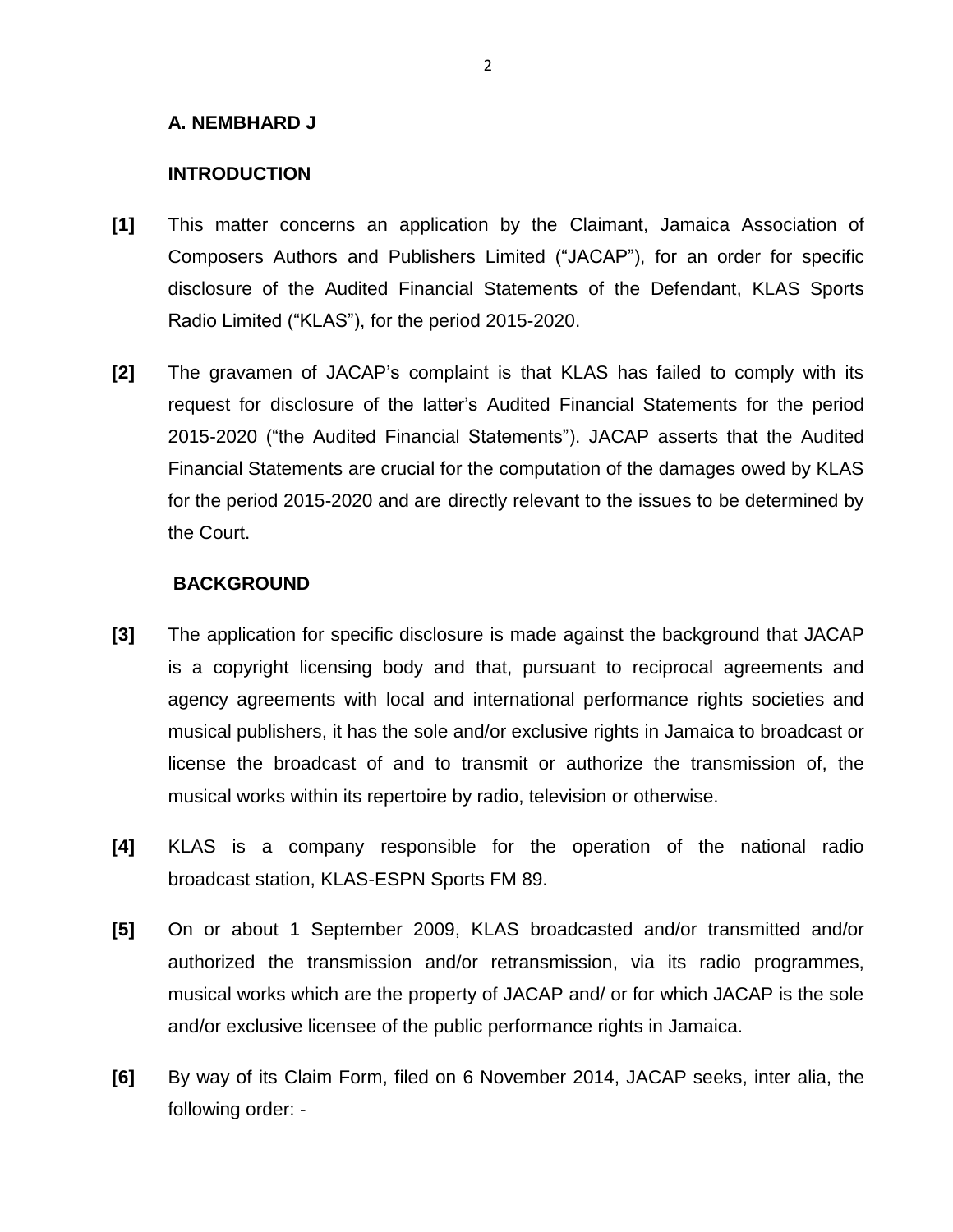- a. An inquiry as to the damages payable (including statutory damages) for infringement of copyright by the Defendant of the musical works for the period September 1, 2009 to date.
- **[7]** On 19 September 2018, Palmer J entered Judgment in default of Defence in favour of JACAP against KLAS, on the basis that KLAS had failed to file a Defence within the period specified by rule 10.3 (1) of the Civil Procedure Rules, 2002 ("the CPR"). On the basis of that Interlocutory Judgment in Default of Defence, the matter proceeded to a hearing of the Assessment of Damages on 14 and 15 October 2020.
- **[8]** At the commencement of that hearing, Learned Counsel Mr Chad Lawrence, who appears on JACAP's behalf, made an oral application for an order for specific disclosure of the Audited Financial Statements on the following bases: -
	- (i) That disclosure of the Audited Financial Statements had been requested of KLAS and that, up to the time of the hearing of the Assessment of Damages, same had not been disclosed;
	- (ii) That the Audited Financial Statements are or have been in the control of KLAS;
	- (iii) That the Audited Financial Statements are directly relevant to the matters that are in issue in the proceedings; and
	- (iv) That the Audited Financial Statements are necessary in order to dispose fairly of the Claim.

# **THE ISSUE**

- **[9]** The application raises the following core issue for the Court's determination:
	- (i) Whether the Court should make an Order for specific disclosure of the Defendant's Audited Financial Statements for the period 2015-2020, at the hearing of the Assessment of Damages.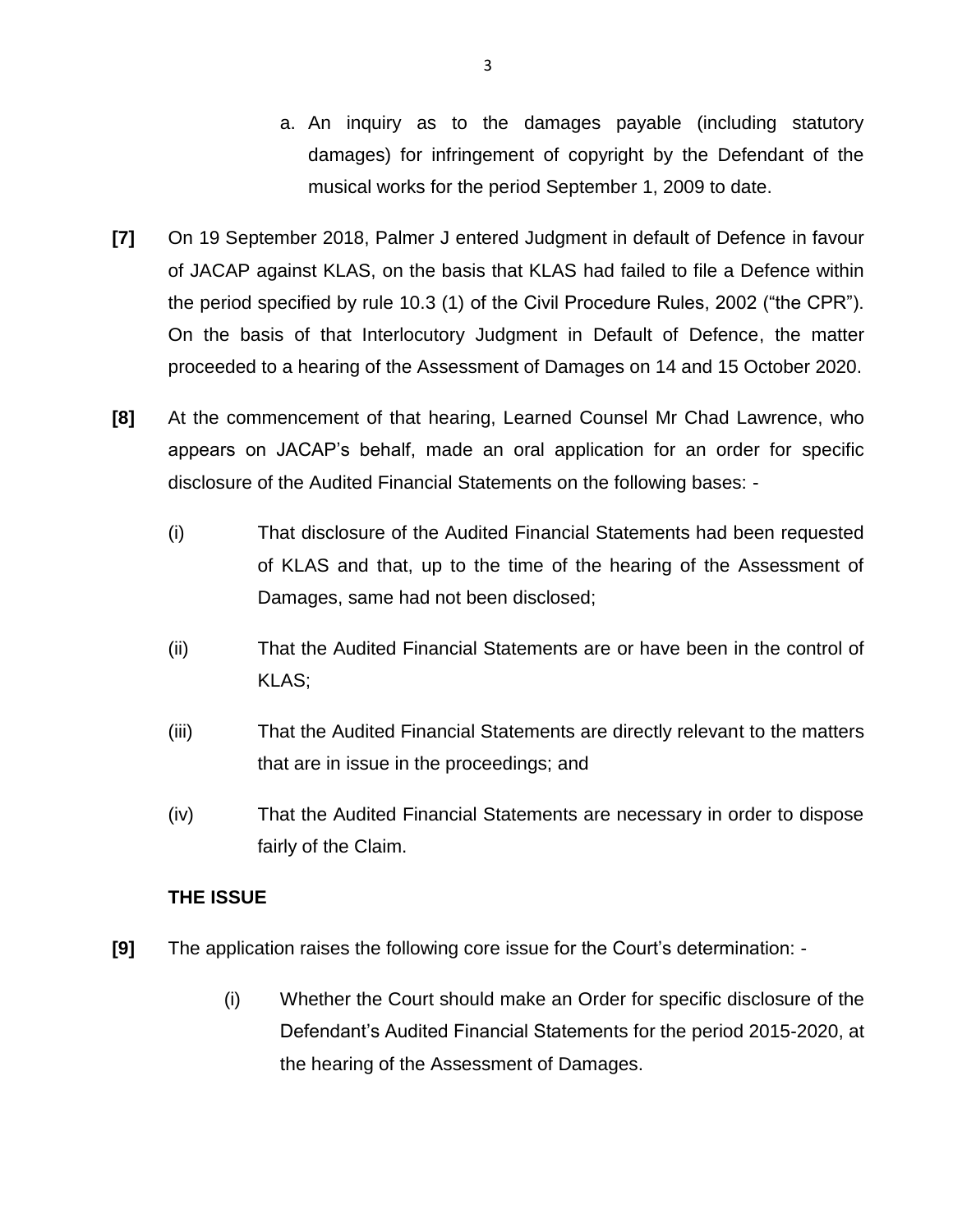- **[10]** With respect to that core issue, four (4) sub-issues arise. They are identified as follows: -
	- (i) Whether the Audited Financial Statements are or have been in the control of KLAS;
	- (ii) Whether the Audited Financial Statements are directly relevant to one or more matters in issue in the proceedings;
	- (iii) Whether an order for specific disclosure is necessary in order to dispose fairly of the Claim or to save costs; and
	- (iv) Whether an order for specific disclosure should be made at this late stage.

# **THE LAW**

## **Disclosure**

- **[11]** Disclosure is the procedure by which one party to an action must disclose to the other party, by means of a list, the existence of all documents which are or have been in his control and which are directly relevant to one or more of the issues that arise for the court's determination.
- **[12]** The primary purpose of disclosure is that it will often reveal documents that are critical to a party's prospects of success in the litigation; it enables the parties to evaluate more accurately the strengths and weaknesses of their cases; and it enables the narrowing of issues, which encourages settlements, with the resultant saving of time and expense.

# **Specific disclosure**

**[13]** An order for specific disclosure requires the party to whom the order is addressed to disclose only those documents or classes of documents specified in the order.<sup>1</sup>

 $1$  See – Rule 28.6(1)(a) of the CPR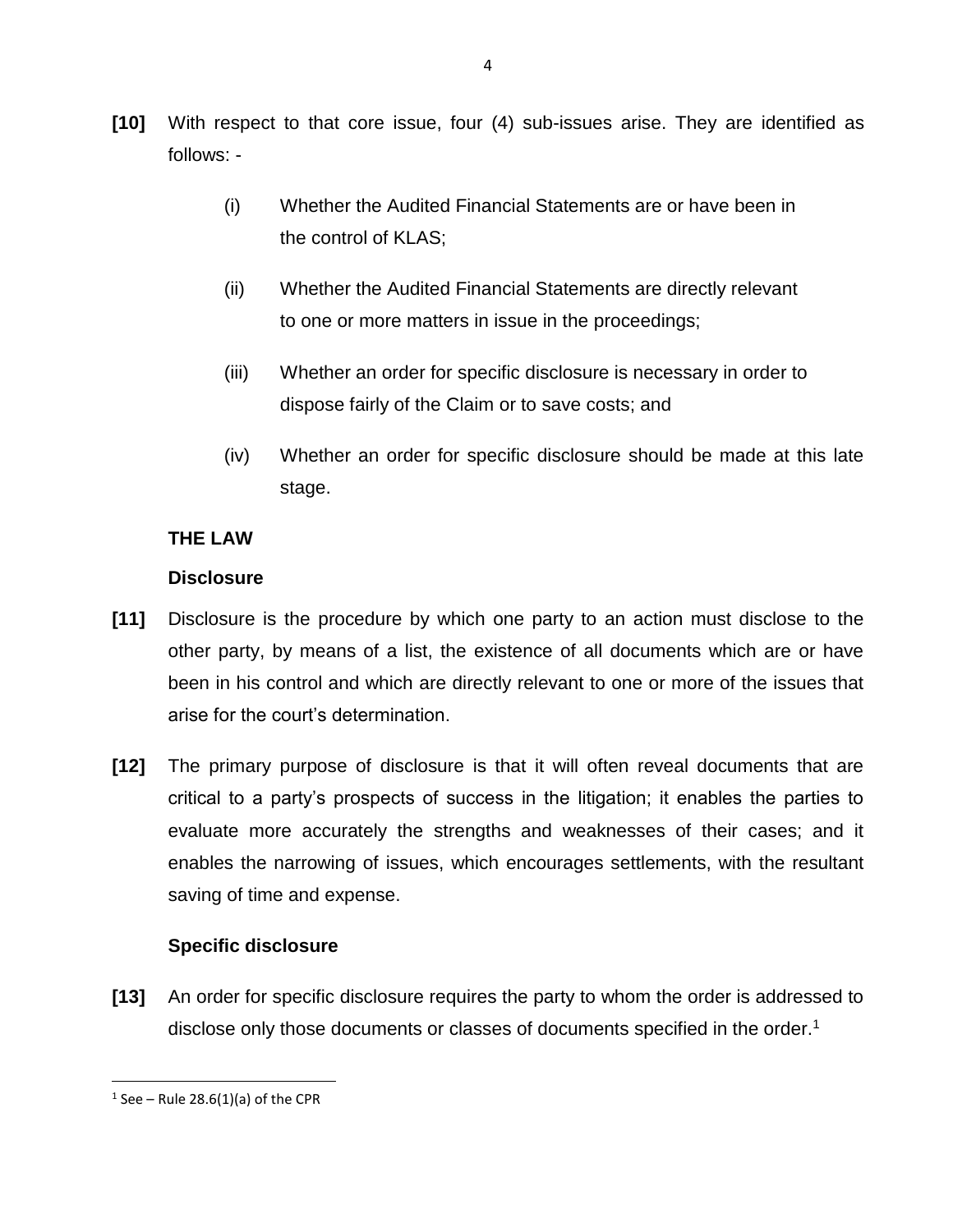- **[14]** In deciding whether to order specific disclosure the court must consider whether such disclosure is necessary in order to dispose of the claim fairly or to save costs, having regard to the likely benefits and costs of the disclosure and whether the party against whom the order is proposed to be made has the financial resources to comply.<sup>2</sup>
- **[15]** Part 28 of the CPR governs the disclosure and inspection of documents and endows the court with the power to make an order for specific disclosure on or without an application.
- **[16]** Rule 28.2(1) of the CPR provides that a party has a duty to disclose documents which are or have been in his control. For the purposes of part 28 of the CPR, a party has or has had control of a document if it is or was in the physical possession of that party; that party has or has had a right to possession of it; or that party has or has had a right to inspect or take copies of it.<sup>3</sup>

### **Documents to be disclosed must be directly relevant**

- **[17]** Rule 28.6 of the CPR grants the court the power to make an order for specific disclosure of documents that are directly relevant to one or more matters in issue in the proceedings. The rule provides as follows: -
	- "*28.6 (1) An order for specific disclosure is an order that a party must do one or more of the following things –*
		- *(a) disclose documents or classes of documents specified in the order; or*
		- *(b) carry out a search for documents to the extent stated in the order and disclose any documents located as a result of that search.*

<sup>2</sup> See – Rule 28.7 of the CPR; **Gayle v Desnoes and Geddes Limited**, unreported, 2004 HCV 01339, judgment delivered 13 May 2005, per Mangatal J

 $3$  See – Rule 28.2(2) of the CPR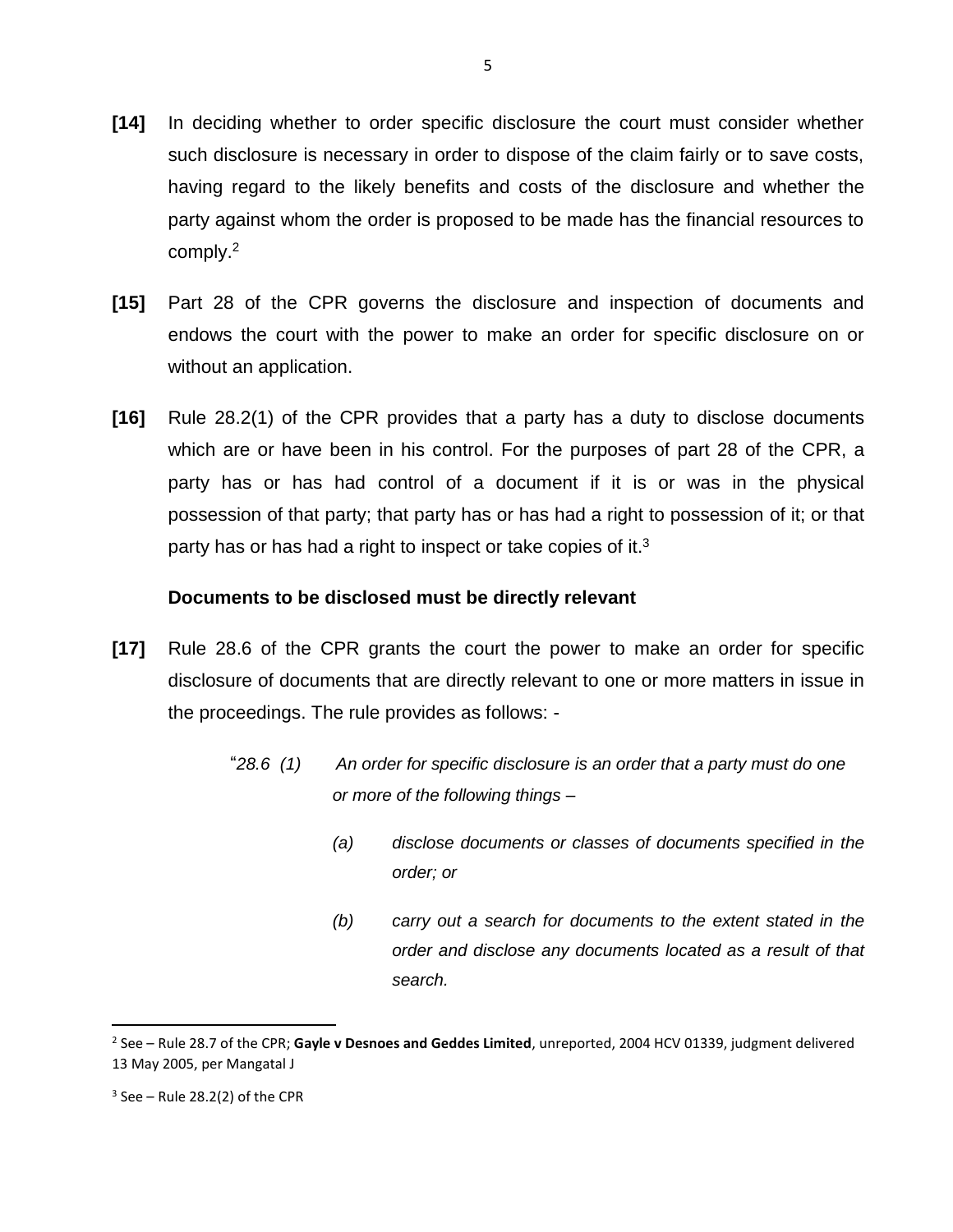- *(2) An order for specific disclosure may be made on or without an application.*
- *(3) An application for specific disclosure may be made without notice at a case management conference.*
- *(4) An application for specific disclosure may identify documents* 
	- *(a) by describing the class to which they belong; or*
	- *(b) in any other manner.*
- *(5) An order for specific disclosure may require disclosure only of documents which are directly relevant to one or more matters in issue in the proceedings.*
- **[18]** Rule 28.1(4) of the CPR specifically defines the term 'directly relevant'. It provides that a document is considered to be directly relevant only if the party with control of the document intends to rely on it; it tends to adversely affect that party's case; or it tends to support another party's case.
- **[19]** In the authority of **Miguel Gonzales and Suzette Saunders v Leroy Edwards**, <sup>4</sup> F. Williams JA, in seeking to expand on the term 'directly relevant', stated as follows: -

*"By these provisions, a pre-requisite for disclosure is a finding that a document is, not just relevant in the usual layman's sense, but "directly relevant" within the meaning of the rule. The rule uses the phrase "only if" in delimiting the matters to be considered in deciding whether a document satisfies the definition. This means that a finding that a document is directly relevant can only be made in the three circumstances outlined in the rule."*

**[20]** Further, in **The Attorney General of Jamaica v BRL Limited and Village Resorts Limited**, <sup>5</sup> McDonald-Bishop JA endorsed the pronouncements of F.

l

<sup>4</sup> [2017] JMCA Civ 5, at paragraph [22]

<sup>5</sup> [2021] JMCA Civ 14, at paragraph [103]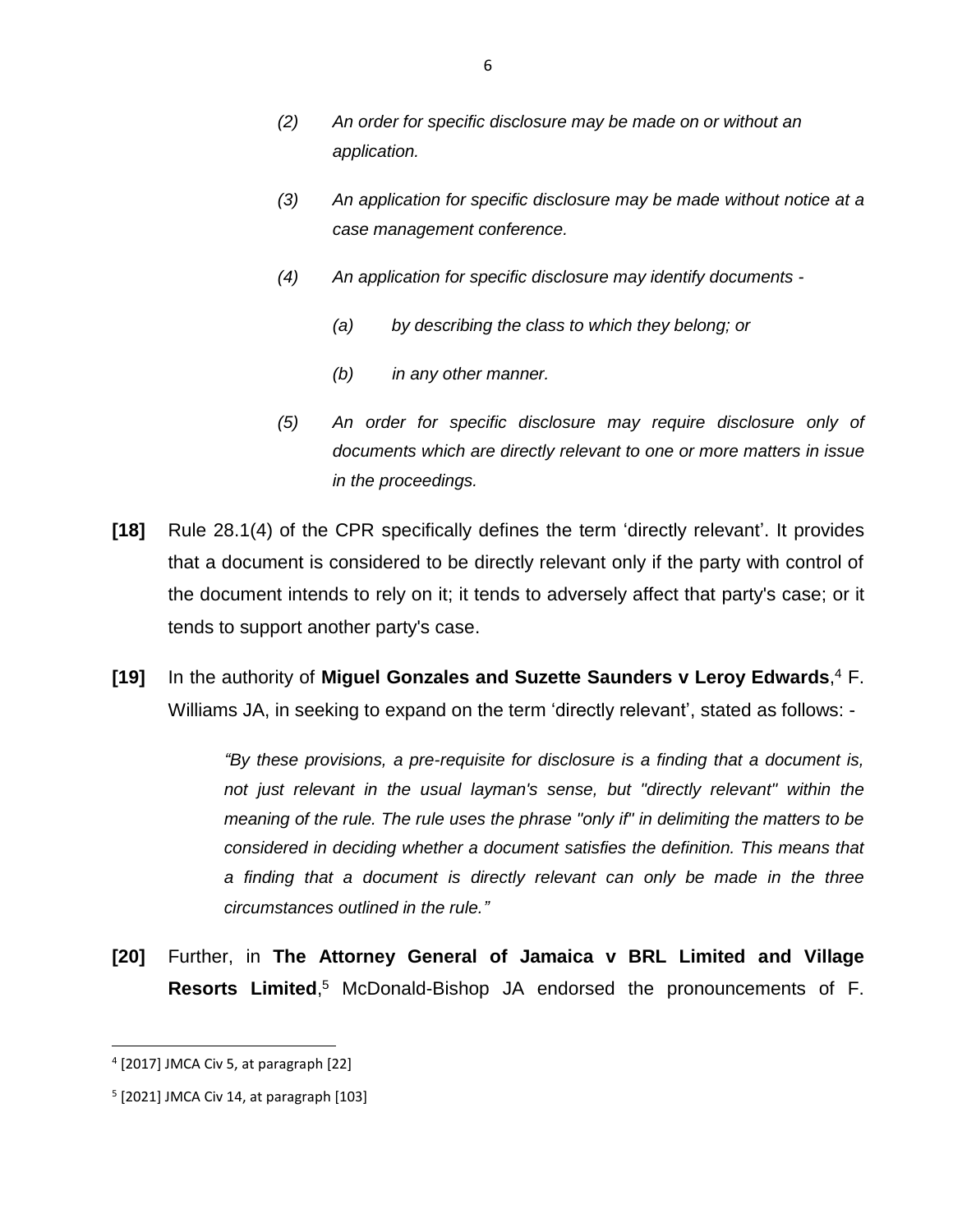Williams JA, in **Miguel Gonzales and Suzette Saunders v Leroy Edwards**,<sup>6</sup> that a prerequisite for disclosure is that the document sought to be disclosed must be 'directly relevant' within the meaning of rule 28.1 (4) of the CPR. McDonald-Bishop JA opined as follows: -

*"The fact that the documents "may" be relevant, or merely "relate" to an issue in dispute is not sufficient to render them specifically disclosable within the ambit of the CPR; they must be 'directly relevant' as defined by the CPR."*

## **The evidence required on an application for specific disclosure**

**[21]** It is important to note that Part 28 of the CPR does not require the filing of evidence on affidavit. There must, however, be some basis on which the court may exercise its discretion to make an order for specific disclosure. <sup>7</sup> The court may examine the pleadings, the party's statement of facts and issues, the submissions as well as the documents themselves, in order to determine whether the documents sought to be disclosed are directly relevant to one or more matters in issue in the proceedings. $8$ 

### **The relevant considerations on an application for specific disclosure**

- **[22]** Rule 28.7 of the CPR outlines the considerations to which the court must have regard when deciding whether to make an order for specific disclosure. The rule reads as follows: -
	- *"28.7 (1) When deciding whether to make an order for specific disclosure, the court must consider whether specific disclosure is necessary in order to dispose fairly of the claim or to save costs.*
		- *(2) It must have regard to: -*

 $\overline{\phantom{a}}$ 

<sup>&</sup>lt;sup>6</sup> (supra)

<sup>7</sup> See – **Miguel Gonzales and Suzette Saunders v Leroy Edwards** (supra), at paragraphs [23] and [27]

<sup>8</sup> See – **Branch Developments Limited T/A Iberostar Rose Hall Beach Hotel v The Bank of Nova Scotia Jamaica Limited** [2014] JMSC Civ 003 and **Maxwell Gayle and others v Desnoes and Geddes Limited and others**, Claim No 2004/HCV 01339, unreported, judgment delivered 13 May 2005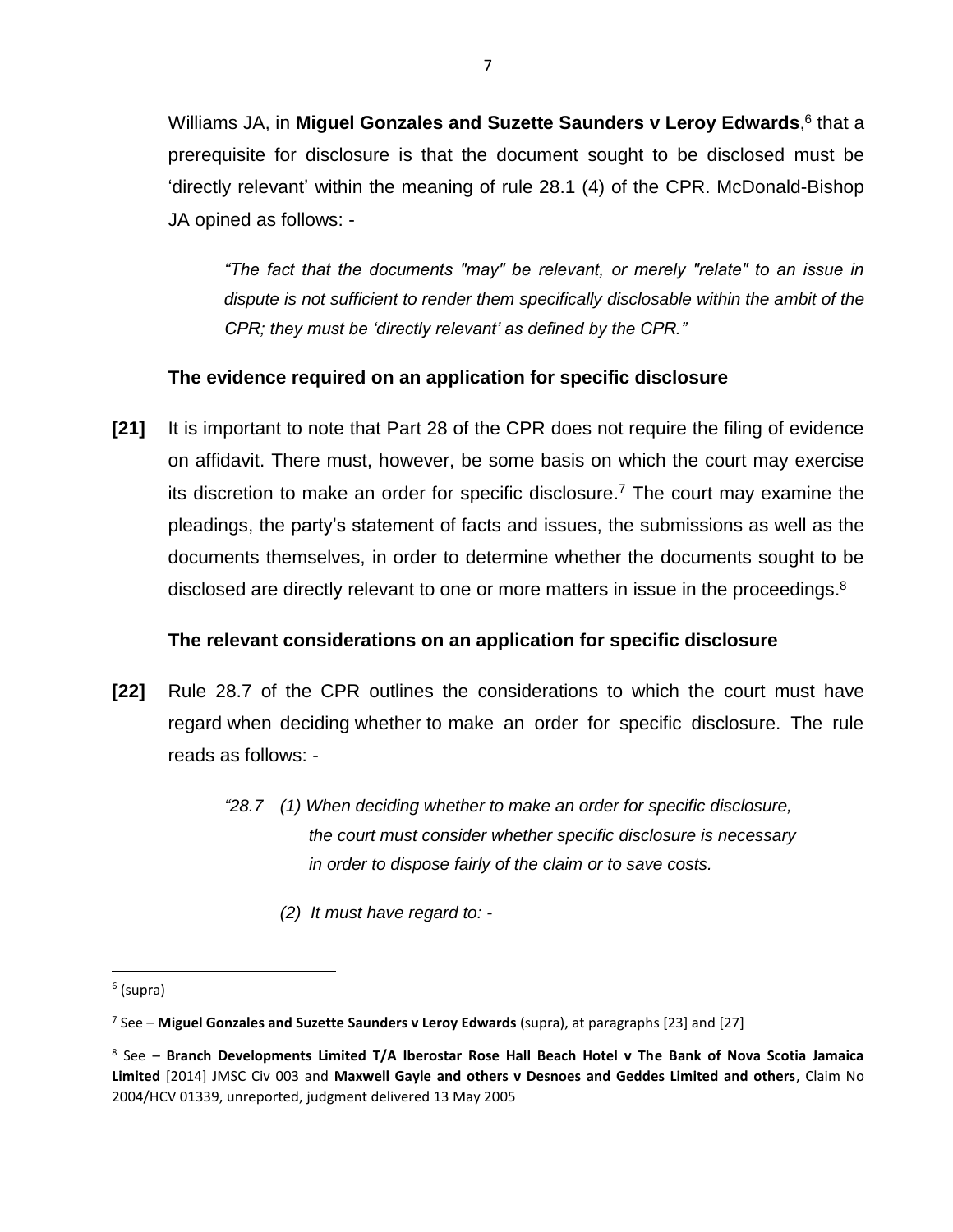- *(a) the likely benefits of specific disclosure;*
- *(b) the likely cost of specific disclosure; and*
- *(c) whether it is satisfied that the financial resources of the party against whom the order would be made are likely to be sufficient to enable that party to comply with any such order."*

#### **The continuing duty to disclose**

**[23]** Finally, rule 28.13(1) of the CPR stipulates that the duty imposed by an order for disclosure continues until the proceedings are concluded. Accordingly, where documents to which the duty of disclosure extends come to a party's notice at any time during the proceedings, that party must, within fourteen (14) days, immediately notify every other party and serve a supplemental list of those documents.<sup>9</sup>

### **ANALYSIS AND FINDINGS**

**Whether the Court should make an order for specific disclosure of the Defendant's Audited Financial Statements for the period 2015-2020**

#### **The pleadings**

- **[24]** The application for specific disclosure must be considered in the context of the parameters of JACAP's case. As such, for the purpose of this analysis, it is important to begin with an examination of the pleadings filed on JACAP's behalf.
- **[25]** On the face of it, there appears to be certain inconsistencies in the pleadings filed on JACAP's behalf, in respect of the period for which it seeks an inquiry as to the damages payable for infringement of copyright. In its Claim Form, filed on 6 November 2014, at paragraph b, JACAP seeks "an inquiry as to the damages payable (including statutory damages) for infringement of copyright by the Defendant of the musical work for the period September 1, 2009 to date." For

<sup>9</sup> See – Rules 28.13(2) and 28.13(3) of the CPR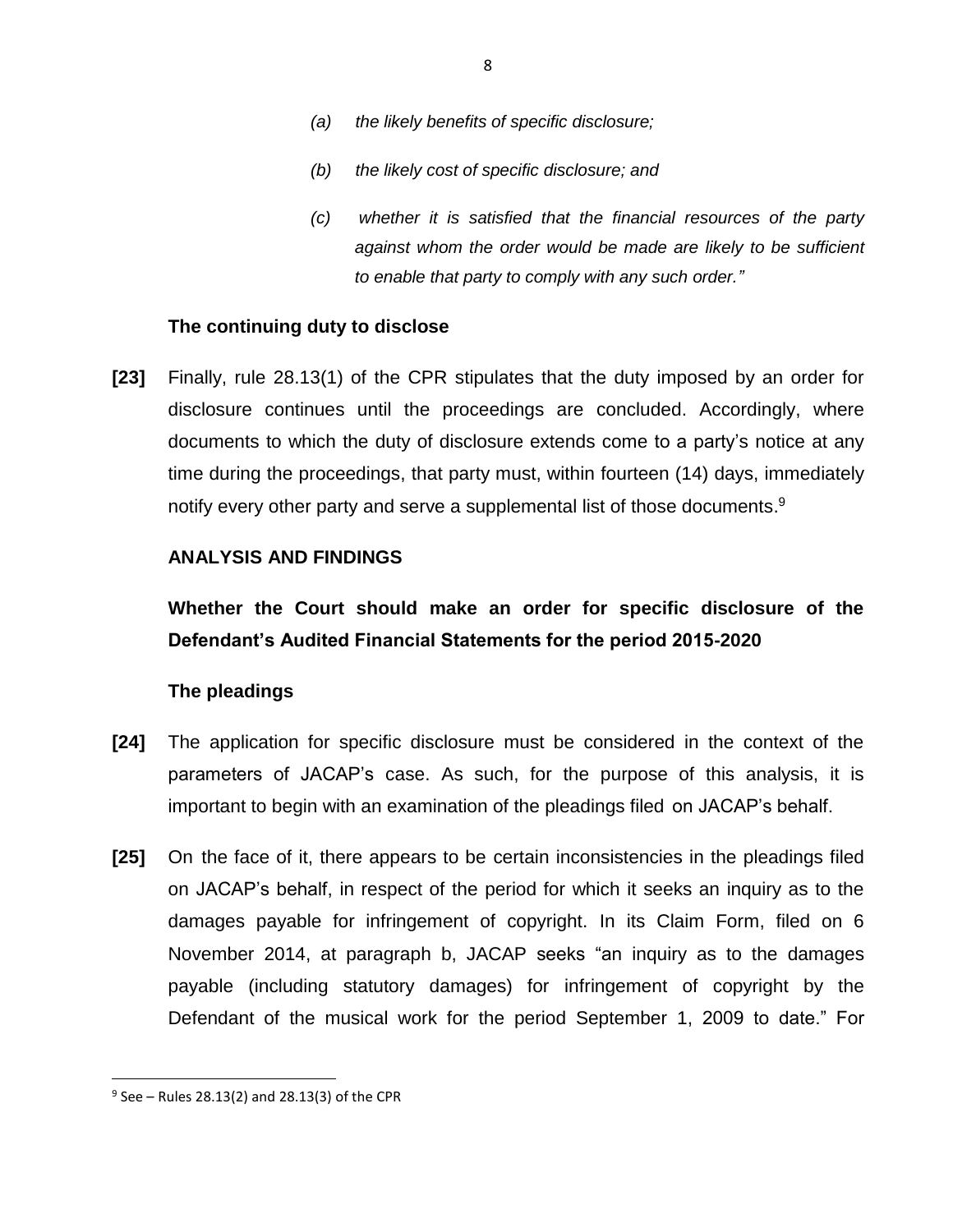present purposes, "to date" is a reference to 6 November 2014, the date on which the Claim Form was filed.

- **[26]** Conversely, in its Particulars of Claim, also filed on 6 November 2014, at paragraph 13, the period referenced by JACAP is "the period of September 1, 2009 until the commencement of these proceedings and continuing". This is the period for which JACAP asserts that it is entitled to damages for copyright infringement.
- **[27]** In the prayer contained in its Particulars of Claim, at paragraph 2, JACAP states that it seeks "an inquiry as to the damages payable (including statutory damages) for infringement of copyright by the Defendant of the musical work for the period March 1993 to date". Again, "to date" is a reference to 6 November 2014, the date on which the Particulars of Claim was also filed.
- **[28]** The Witness Statement of Lydia Rose, filed on 6 February 2019<sup>10</sup> and the subsequent submissions filed on behalf of JACAP, all seem to suggest that its claim for damages is confined to the periods 2010-2015 and 2015-2020.
- **[29]** It is the Audited Financial Statements for KLAS for the period 2015-2020 that form the subject matter of the application for specific disclosure.

### **The nature and import of pleadings**

l

**[30]** The system of pleadings operates to define and delimit with clarity and precision the real matters in controversy between the parties. Pleadings serve the two-fold purpose of informing each party of the case of the opposing party and, at the same time, informing the court of the issues between the parties that will govern the interlocutory proceedings between them and which the court will have to determine at the trial.<sup>11</sup>

<sup>10</sup> See – Paragraph 25 of the Witness Statement of Lydia Rose, dated 1 February 2019 and filed on 6 February 2019

<sup>&</sup>lt;sup>11</sup> See – **Bullen and Leake and Jacob's Precedents of Pleadings**, 12<sup>th</sup> edition, at page 3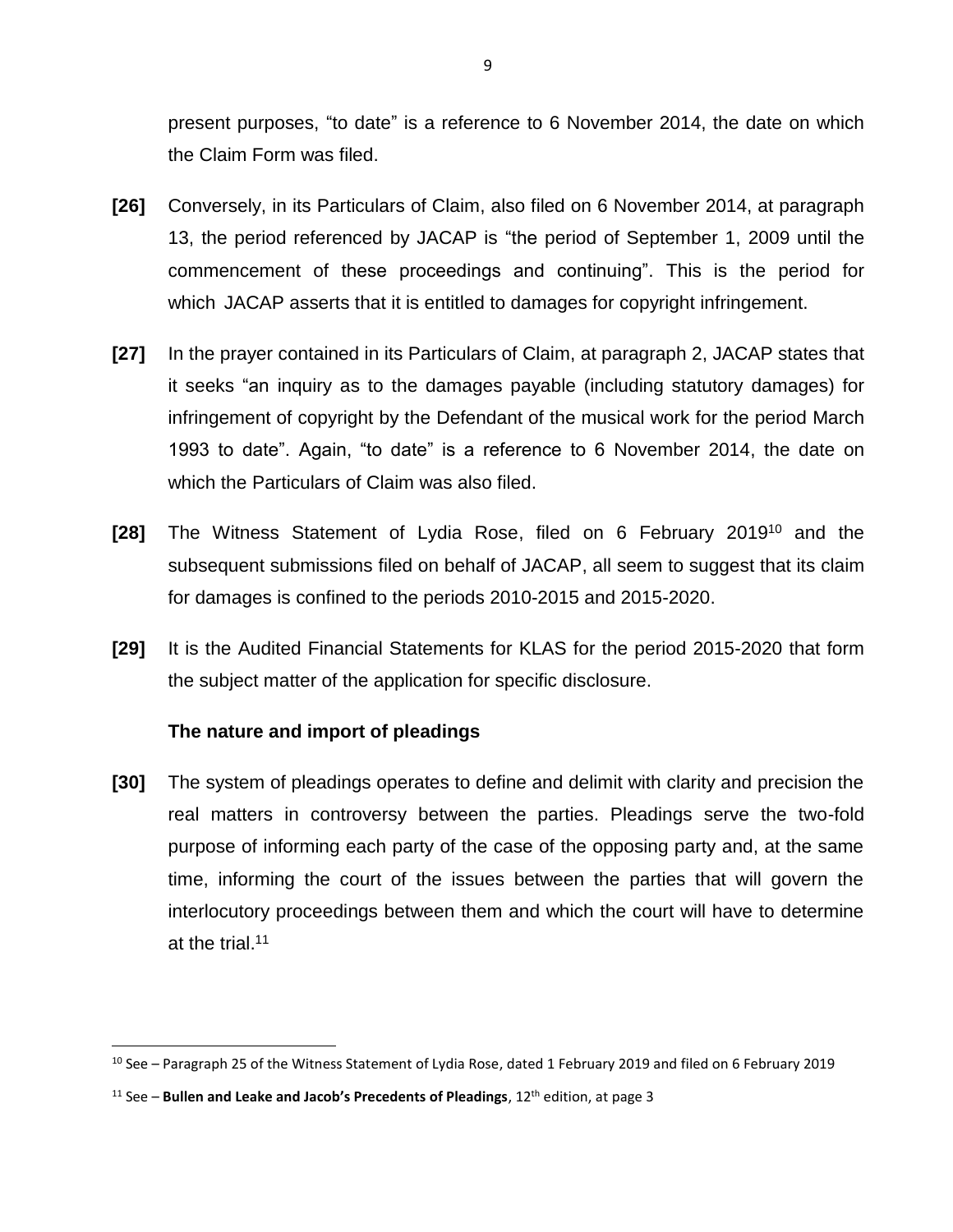- **[31]** Pleadings are therefore required to demarcate the parameters of the case that is being advanced by each party to an action and are critical to identify not only the issues joined between the parties but the extent of the dispute between them.
- **[32]** Lord Woolf MR, in **McPhilemy v Times Newspapers Ltd and others**, <sup>12</sup> provided a comprehensive analysis of the nature and importance of pleadings. He stated as follows: -

*"The need for extensive pleadings including particulars should be reduced by the*  requirement that witness statements are now exchanged. In the majority of *proceedings identification of the documents upon which a party relies, together with copies of that party's witness statements, will make the detail of the nature of the case the other side has to meet obvious. This reduces the need for particulars in order to avoid being taken by surprise. This does not mean that pleadings are now superfluous. Pleadings are still required to mark out the parameters of the case that is being advanced by each party. In particular, they are still critical to identify the issues and the extent of the dispute between the parties. What is important is that the pleadings should make clear the general nature of the case of the pleader." 13*

- **[33]** While the inconsistencies in the pleadings filed on JACAP's behalf are unfortunate, as a party's pleadings enable the opposing party to clearly discern the ambit of the claim, the Court observes that the pleadings were filed approximately six (6) years before the first day on which the matter came before the court for damages to be assessed. The witness statement of Ms Rose was filed approximately one (1) year before the first day on which the matter came before the court for damages to be assessed.
- **[34]** In those circumstances, it cannot be said that KLAS did not have an ample opportunity to apprehend the parameters of JACAP's claim. Nor can it be said that KLAS did not have an ample opportunity to properly prepare itself to meet the case

l

<sup>12</sup> [1999] 3 All ER 775, at pages 792 j - 793 b

<sup>13</sup> See also – **Gasoline Retailers of Jamaica Limited v Jamaica Gasoline Retailers Association** [2015] JMCA Civ 23, at paragraph [48], per Morrison JA (as he then was) and **Desmond Kinlock v Denny McFarlane & Others** [2019] JMSC Civ 20, at paragraphs [27] and [28], per Palmer J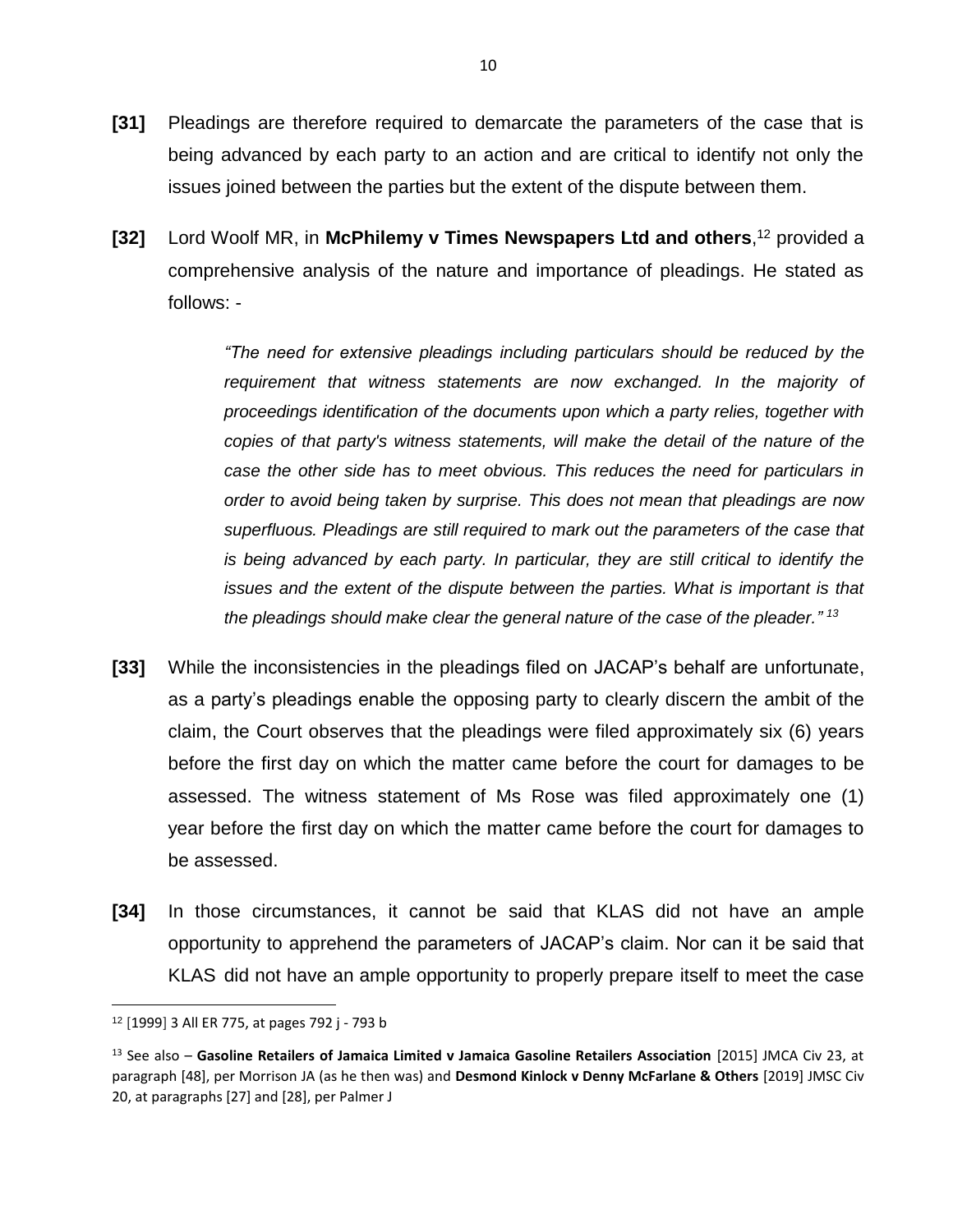that is being advanced by JACAP. KLAS has had an ample opportunity to cross-examine Ms Rose and to challenge the averments made by her during the hearing of the Assessment of Damages. The Court has also heard from KLAS' own witness, in the person of Mr Alston Stewart.

- **[35]** Consequently, notwithstanding the state of the pleadings, this Court is of the view that it cannot tenably be argued that the parameters of JACAP's claim would not have been apparent to KLAS or that KLAS has been taken by surprise by the application for specific disclosure. The Court is further strengthened in this position by JACAP's assertion that it had requested that KLAS discloses the Audited Financial Statements prior to the commencement of the hearing of the Assessment of Damages and that that request was not met. The Court also notes that JACAP's assertion in that regard has not been challenged.
- **[36]** The question now arising for the Court's determination is whether it should make an order for specific disclosure of the Audited Financial Statements and at this stage, during the hearing of the Assessment of Damages.
- **[37]** In seeking to determine this issue, the Court must consider whether the Audited Financial Statements are or have been in the control of KLAS; whether the Audited Financial Statements are directly relevant to one or more matters in issue; and whether an order for specific disclosure is necessary in order to fairly dispose of the claim or to save costs.
	- (i) *Whether the Audited Financial Statements are or have been in the control of KLAS*
- **[38]** JACAP asserts that the Audited Financial Statements ought to be in the possession of KLAS. This assertion has not been challenged by KLAS. The Court notes that the Audited Financial Statements are documents that were either generated by KLAS or on its behalf. As such, it can be said that the Audited Financial Statements are documents that are or were at some point in time, in the physical possession or under the control of KLAS.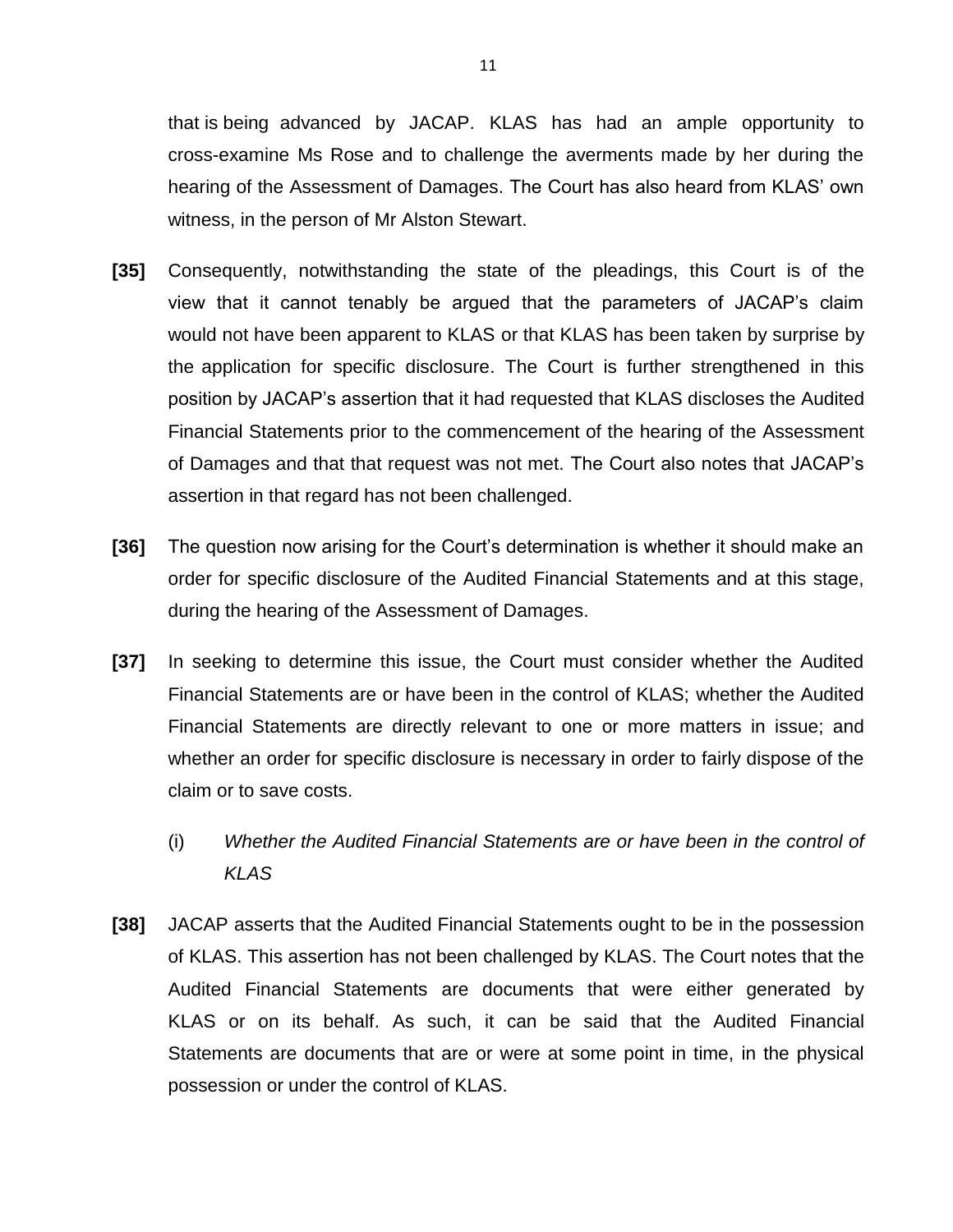- **[39]** Consequently, the Court has no difficulty finding that the Audited Financial Statements are documents which are or have been in the possession or under the control of KLAS.
	- *(ii) Whether the Audited Financial Statements are directly relevant to one or more matters in issue in the proceedings*
- **[40]** The application for specific disclosure is one that was advanced orally and no affidavit(s) has/have been filed in support of the application. It is in those circumstances that KLAS makes the complaint that the application for specific disclosure, which is being made at the conclusion of the hearing of the Assessment of Damages and by way of closing submissions, is an abuse of the processes of the Court and deprives KLAS of "a useful defence on the Assessment of Damages to limit the quantum of damages that it may be found liable to pay".
- **[41]** KLAS also makes the complaint that the application for specific disclosure seeks to afford JACAP a "second bite at the cherry" in circumstances where it had indicated to the Court, at the commencement of the hearing of the Assessment of Damages, that it was in a position to prove its damages.
- **[42]** The Court notes however, that rule 28.6(2) of the CPR expressly provides that an order for specific disclosure may be made on or without an application. The authorities are similarly clear that the filing of evidence on affidavit is not a requirement under Part 28 of the CPR. There must however be some basis on which the Court may exercise its discretion to make an order for specific disclosure.
- **[43]** A pre-requisite for an order of specific disclosure is a finding that the document to be disclosed is directly relevant to one or more matters in issue in the proceedings. Such a finding can only be made within the ambit of the three (3) sets of circumstances outlined in rule 28.1(4) of the CPR.
- **[44]** In seeking to determine whether the Audited Financial Statements are 'directly relevant' within the meaning of the rule, the Court is permitted to examine the pleadings filed on behalf of JACAP, its statement of facts and issues, the evidence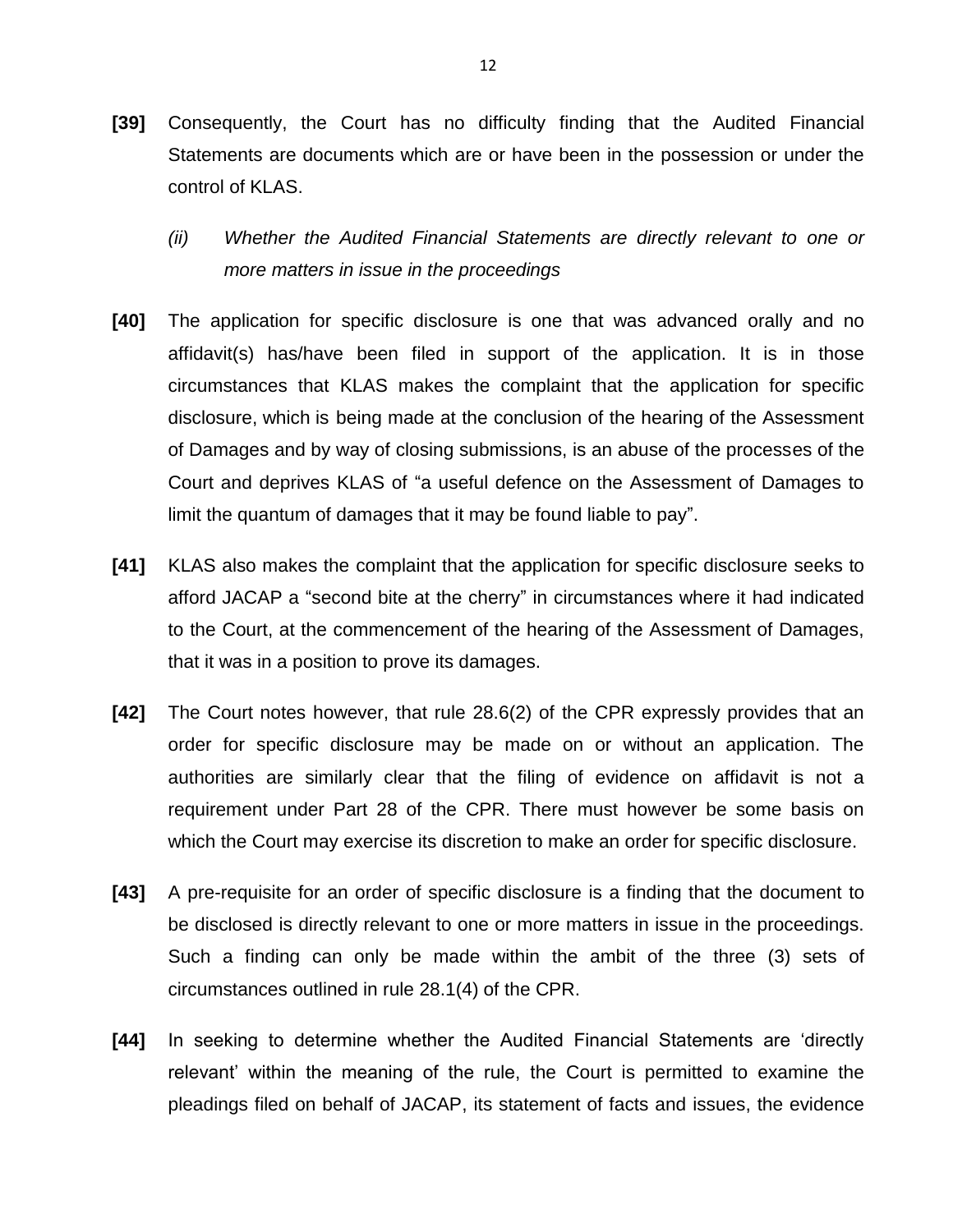adduced on JACAP's behalf at the hearing of the Assessment of Damages, the submissions filed by the parties as well as the Audited Financial Statements themselves. 14

**[45]** JACAP asserts, in its Submissions in Support of Assessment of Damages and List of Authorities, filed on 20 November 2020, that it requires the Audited Financial Statements in order to compute the damages owed to it by KLAS. At paragraph 41, JACAP submits as follows: -

> "*As the court is aware, we rely on the audited financials of the Defendant company to assess damages and despite our best efforts to request the audited financials to date, we have not been successful.*

- **[46]** The Court adopts the submissions advanced by Mr Lawrence in this regard and finds that the Audited Financial Statements are directly relevant to the issue of the quantum of damages that KLAS may be ordered to pay for its copyright infringement. The Court also finds that the Audited Financial Statements will assist in its assessment of the quantum of damages to be paid by KLAS for its copyright infringement for the period 2015-2020.
	- *(iii) Whether an order for specific disclosure is necessary in order to dispose fairly of the Claim or to save costs*
- **[47]** When deciding whether to make an order for specific disclosure, the court must consider whether specific disclosure is necessary in order to dispose fairly of the claim or to save costs. In doing so, the court must have regard to the following: -
	- (a) the likely benefits of specific disclosure;
	- (b) the likely cost of specific disclosure; and

 $\overline{\phantom{a}}$ 

<sup>14</sup> See – **Branch Developments Limited T/A Iberostar Rose Hall Beach Hotel v The Bank of Nova Scotia Jamaica Limited** [2014] JMSC Civ 003 and **Maxwell Gayle and others v Desnoes and Geddes Limited and others**, Claim No 2004/HCV 01339, judgment delivered 13 May 2005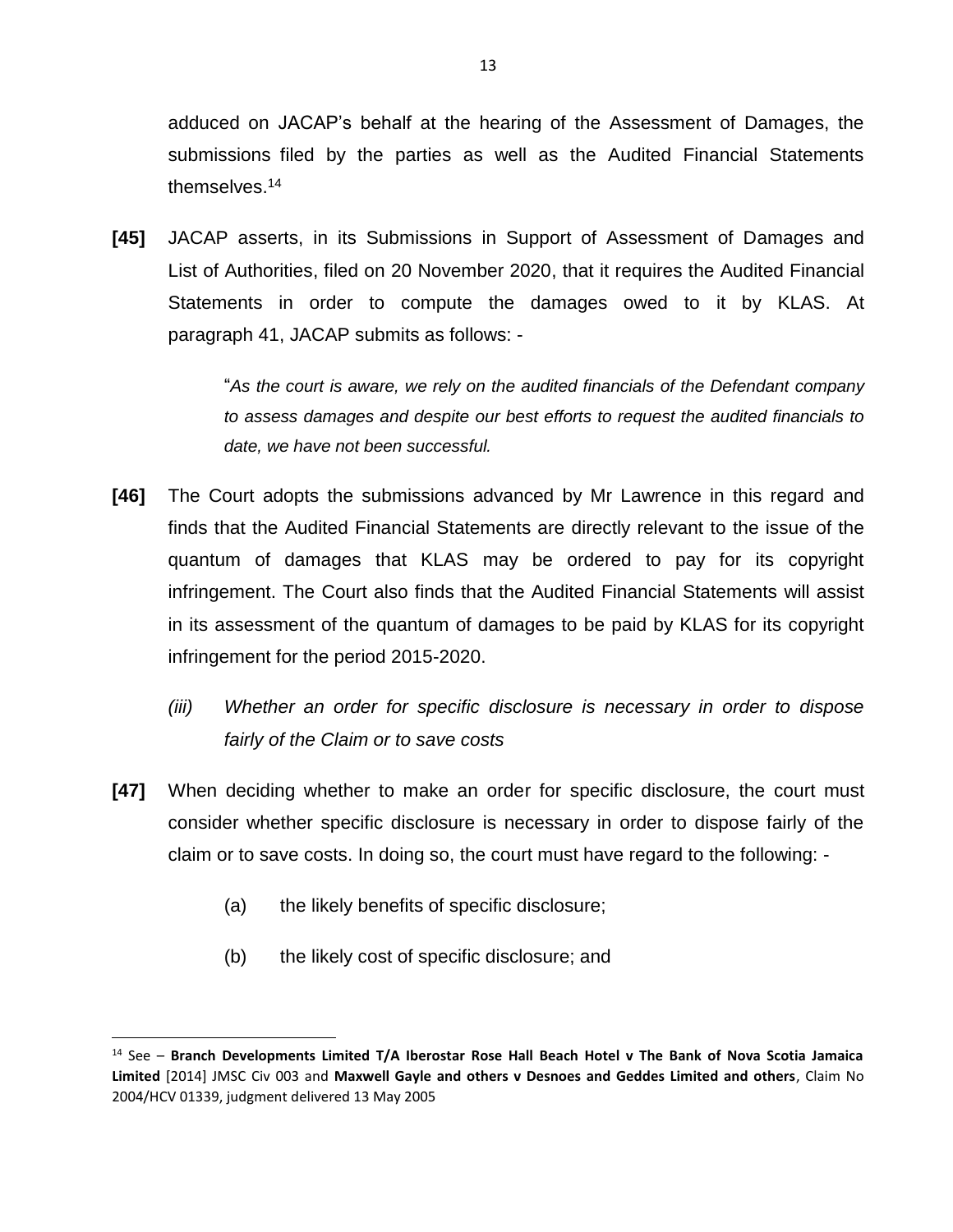- (c) whether it is satisfied that the financial resources of the party against whom the order would be made are likely to be sufficient to enable that party to comply with any such order.
- **[48]** Mr Lawrence has submitted, on JACAP's behalf, that the benefits of an order for specific disclosure are in keeping with the principle of *restituto integrum*, as JACAP ought to be placed in the position in which it would have been had it not been for the wrongdoing on the part of KLAS.
- **[49]** Mr Lawrence also submitted that an order for specific disclosure would remove the necessity to file an additional claim thereby saving the court's time and resources. Additionally, it was asserted that, in the circumstances of this case, the costs of specific disclosure would be at a minimum.
- **[50]** Again, the Court accepts JACAP's submissions in this regard. This Court is of the view that an order for specific disclosure of the Audited Financial Statements would be beneficial. It would provide JACAP with the required information to compute the amount of damages that it contends that KLAS is liable to pay. An order for specific disclosure of the Audited Financial Statements would be beneficial in that it would ensure that the Court is seized of all the relevant information that it requires, in order to fairly dispose of the Claim as well as to save costs.
- **[51]** JACAP has maintained that, despite its best efforts to obtain the Audited Financial Statements from KLAS, it has been unsuccessful. Miss Lydia Rose, the General Manager employed by JACAP, averred that, while JACAP has obtained the Audited Financial Statements for the period 1 January 2010 to 31 December 2015, the Audited Financial Statements remain outstanding.<sup>15</sup>
- **[52]** The Court finds that this evidence is indicative of the efforts made by JACAP, prior to the commencement of the hearing of the Assessment of Damages, to obtain the Audited Financial Statements.

<sup>15</sup> See – Paragraph 19 of the Witness Statement of Lydia Rose dated 1 February 2019 and filed on 6 February 2019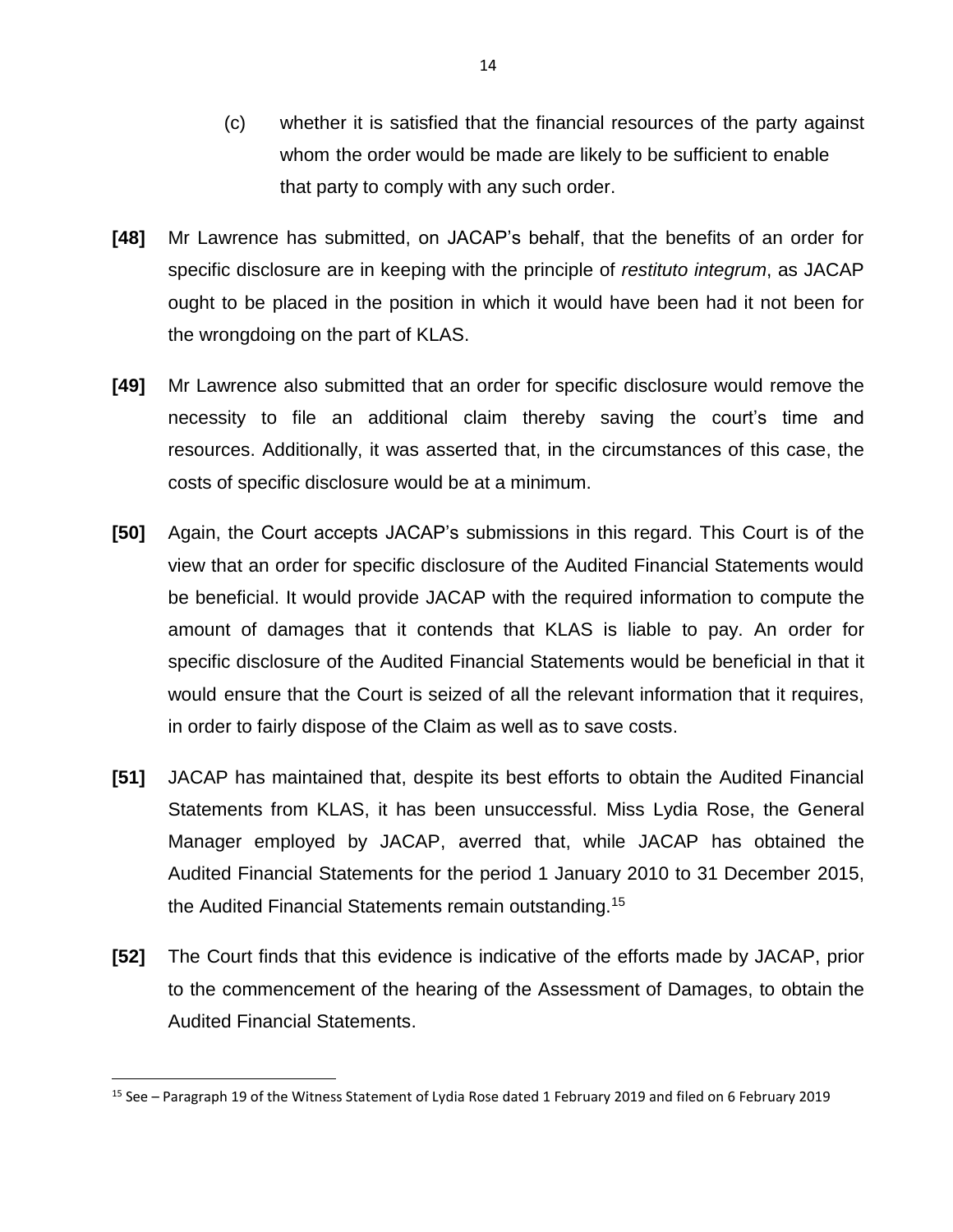- **[53]** Furthermore, it is not correct to say that JACAP's application for specific disclosure is one that is being made for the first time at the conclusion of the hearing of the Assessment of Damages and by way of closing submissions. In fact, Mr Lawrence raised the issue of the non-disclosure of the Audited Financial Statements before this Court at the commencement of the hearing of the Assessment of Damages and advanced his application at that time. The Court invited both parties to address the issue of JACAP's request for specific disclosure, by way of written submissions and authorities which were to be filed.
- **[54]** Regrettably, the Court is unable accept the submission made on KLAS' behalf, that the application for specific disclosure of the Audited Financial Statements, at this stage, is improper. The Court is unable to accept KLAS' submission that the application for specific disclosure of the Audited Financial Statements is improper, on the basis that JACAP had asserted that it was able to prove its Damages, at the commencement of the hearing of the Assessment of Damages and elected to proceed on the facts known to it. The Court is also unable to accept the further submission that the application affords JACAP a 'second bite at the cherry' and that such an order for specific disclosure of the Audited Financial Statements, in the absence of a Notice of Application for Court Orders and a supporting affidavit, denies KLAS of 'the useful defence on assessment of damages to limit the quantum [of Damages] it may be liable to pay'.
- **[55]** In all the circumstances, this Court is of the view that an order for specific disclosure is necessary in order to dispose of the Claim fairly and in order to save costs. Consequently, the Court will make an order for specific disclosure of the Audited Financial Statements.

### **DISPOSITION**

- **[56]** It is hereby ordered as follows:
	- (1) The Claimant's oral application for specific disclosure of the Defendant's Audited Financial Statements for the period 2015-2020, is granted;